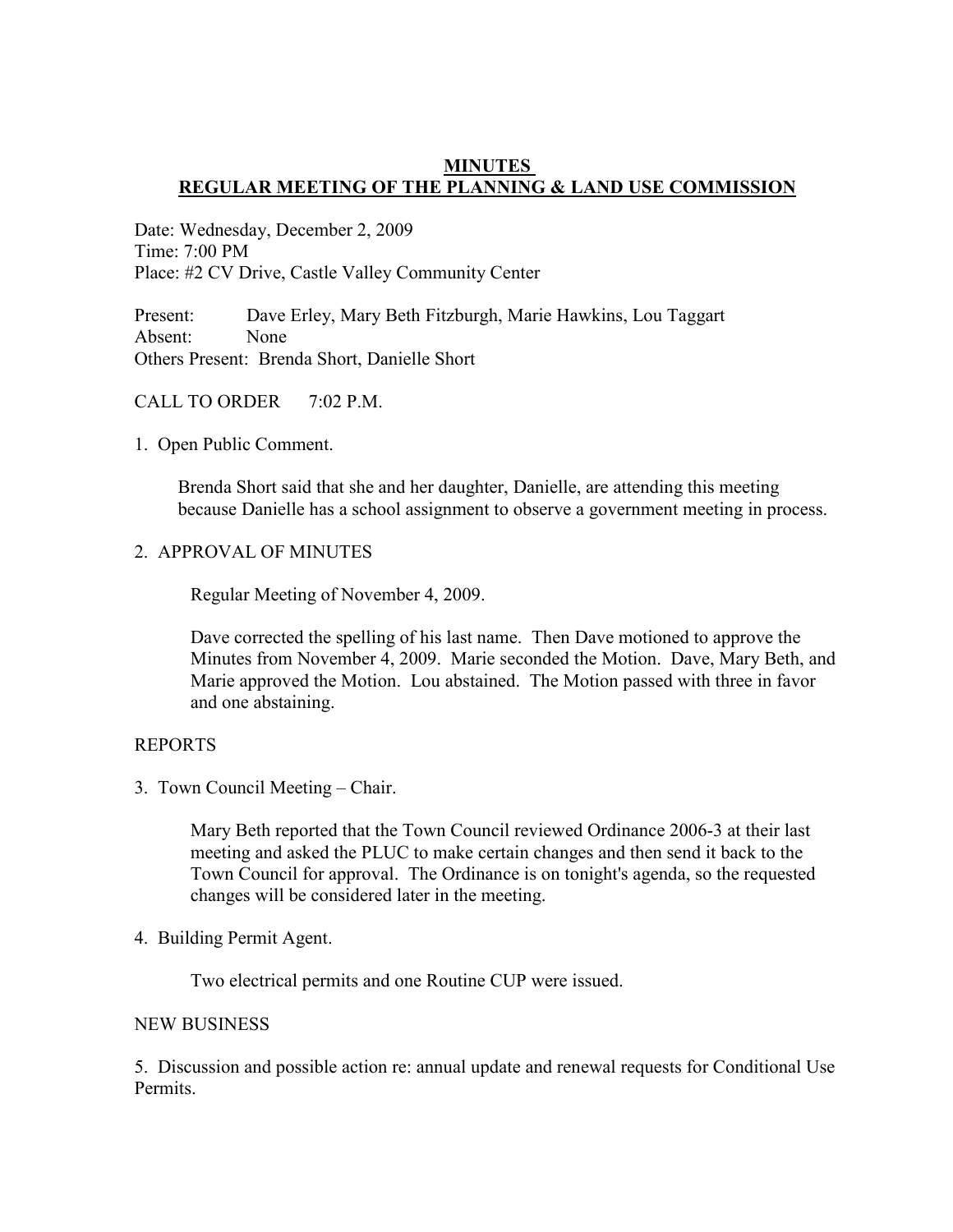Faylene presented and explained the 2009 Year End Conditional Use Permit Report. As of December 2, 2009, there were 25 permit renewals, one permanent designation, 6 new permits issued, one reapplication, one nonrenewal, and two non-responses. Ten requests for business licenses were received. If there are additional responses before the December 16, 2009, Town Council Meeting, Faylene will make corrections to the report, then prepare a cover letter that explains organization of the report.

 Lou motioned to approve the renewals of the Conditional Use Permits. Dave seconded the Motion. Dave, Mary Beth, Marie, and Lou approved the Motion. The Motion passed unanimously.

#### OLD BUSINESS

6. Discussion and possible action re: A Resolution Establishing a Procedure for Minutes (tabled).

 Dave motioned to untable Item 6, A Resolution Establishing a Procedure for Minutes. Marie seconded the Motion. Dave, Mary Beth, Marie, and Lou approved the Motion. The Motion passed unanimously.

 Mary Beth suggested extending the time frame in which PLUC members shall edit Draft 1 of the Minutes from five business days to seven business days. All members were in favor of this extension. There was no more discussion of the Resolution.

 Lou motioned to approve the Resolution as amended. Dave seconded the Motion. Dave, Mary Beth, Marie, and Lou approved the Motion. The Motion passed unanimously.

7. Discussion and possible action re: Ordinance 2006-3: A Resolution Establishing the Planning and Land Use Commission and Designating Land Use and Appeal Authorities.

 Mary Beth presented a draft of changes to Ordinance 2006-3 that were requested by the Town Council at their last meeting. She reported that she had talked to David Church who said that in our form of government the Mayor appoints all board members of the Land Use and Appeal Authority with the advice and consent of the Town Council. Changes in Section 1 of the Ordinance reflect this change. In addition, separate sections were created for the Planning Commission and for the Appeal Authority, as requested by the Town Council.

 A review of the draft included clarification that the standards for review of appeals in Section 3.1 refer to the Planning Commission in hearing appeals on whether a land use application is routine. Changes in Section 4 reflect the mayor's responsibility to appoint and reappoint members of the Planning Commission and the Board of Adjustment. Section 4.1.4, paragraph 3, states that BOA review is to the record.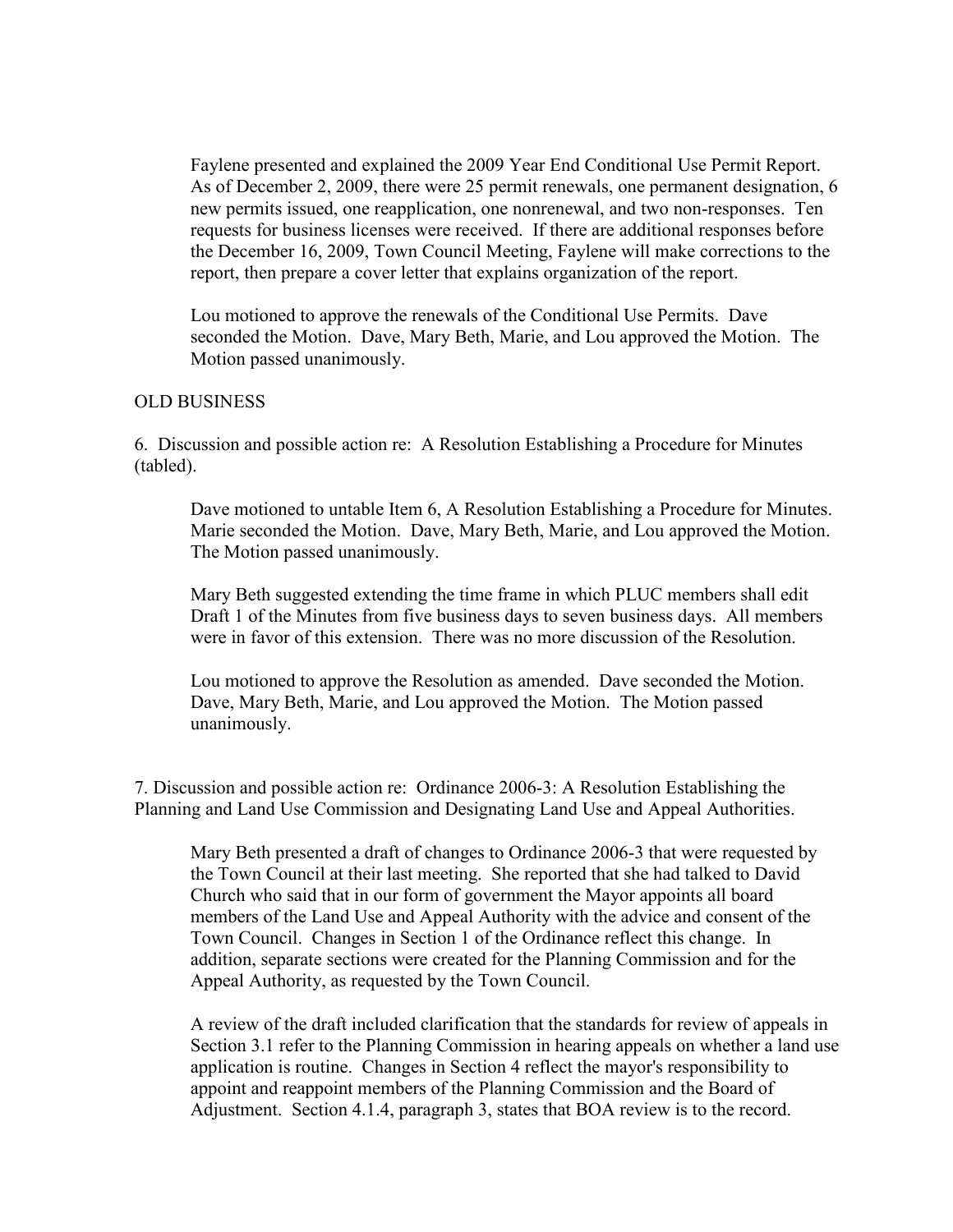The paragraph added in item #8 on page 8 is based on material from the Land Use training which Mary Beth attended. In other changes, the time period in which the BOA must decide an appeal is no longer tied to the date of the Minutes. In Section 4.1.9 the deadline was changed from 15 days to 10 business days. And, the title change for Section 4.20 was for clarification.

 Mary Beth asked for further discussion and comments on the revised draft. Committee members agreed that the comments from the Town Council were good and that a better document had been created.

 Lou motioned to approve Ordinance 2006-3 as amended. Dave seconded the Motion. Dave, Mary Beth, Marie, and Lou approved the Motion. The Motion passed unanimously.

8. Discussion re: reviewing and amending town ordinances that limit the number of livestock which can be kept on five acres of land (tabled).

 Dave motioned to untable Item #8. Lou seconded the Motion. Dave, Mary Beth, Marie, and Lou approved the Motion. The Motion passed unanimously.

 Committee members discussed the importance of addressing this issue. There is currently no limit on the number of livestock that can be kept on a lot. However, anyone who raises livestock for sale or compensation must have a conditional use permit, which could limit the number of livestock in order to limit the impact of the business on neighbors. Dave expressed concern because we have an unconfined aquifer in Castle Valley. Livestock, or even junk cars, are a possible source of contamination. Marie stated that the size of the lots themselves (five acres) seemed to suggest a limit in the number of livestock that could be supported in that space. were no way to mitigate any negative effects of its impact so as not to exceed the impacts of permitted uses in the same zone. She related a conversation with Craig Call about residential/agricultural zoning. He told her that because we are zoned Residential/Agricultural, the Town can only limit the number of livestock per lot. If Castle Valley states this in our zoning ordinance, then the limit could also apply to agricultural conditional use permits with livestock.

 Dave motioned to table item #8. Marie seconded the Motion. Dave, Mary Beth, Marie, and Lou approved the Motion. The Motion passed unanimously.

9. Discussion and possible action re: reorganization and revision of Zoning Ordinance (tabled).

 Lou motioned to untable Item #9. Dave seconded the Motion. Dave, Mary Beth, Marie, and Lou approved the Motion. The Motion passed unanimously.

 Mary Beth reported that at the last Town Council meeting she brought up the subject of combining all Castle Valley zoning ordinances into one zoning ordinance. She